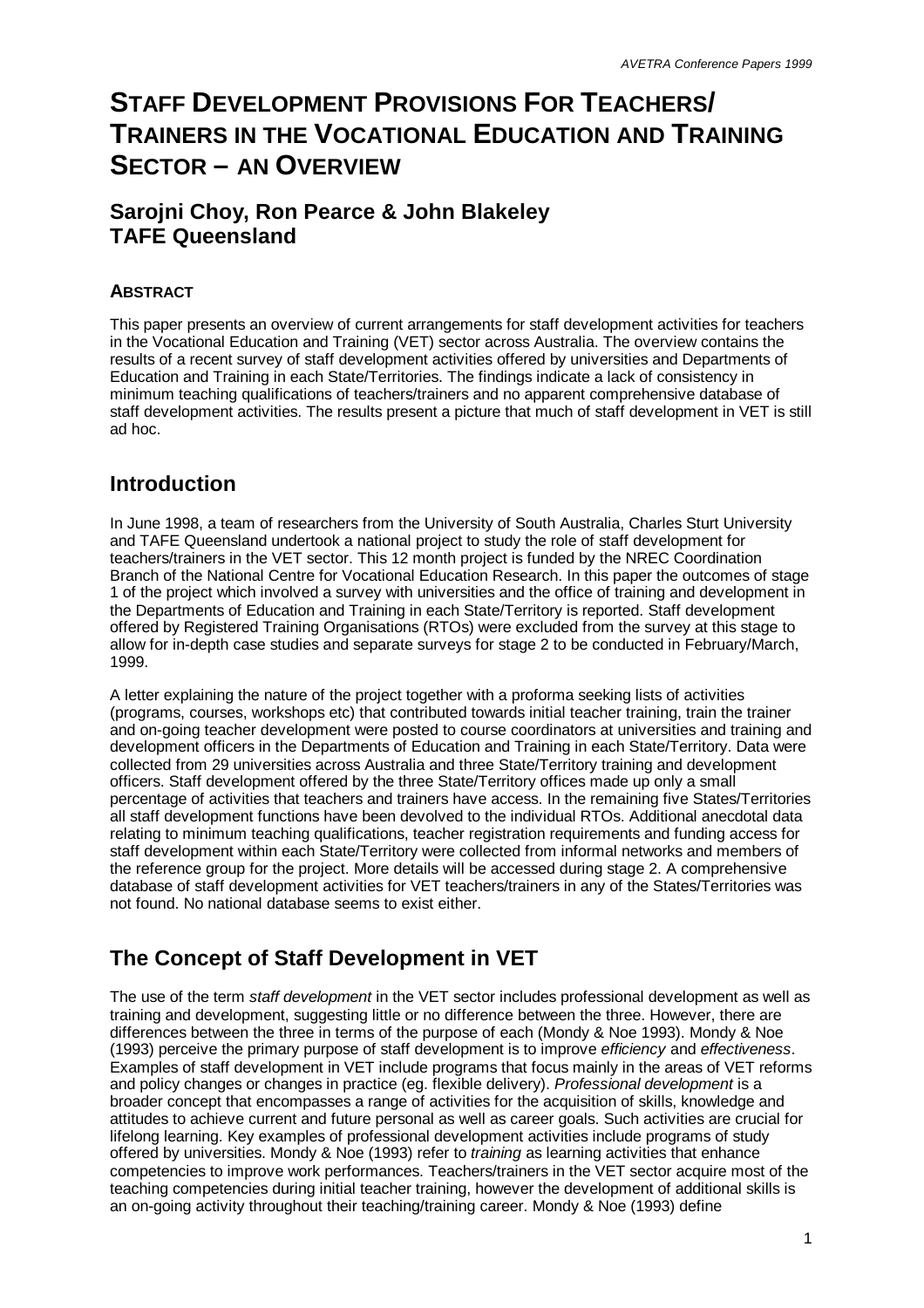*development* as transformations in individuals resulting from social, cultural, technological and environmental changes. Such transformations are largely the outcomes of life experiences.

The conception of staff development for this paper remains consistent with its perception by the wider VET sector, so as not to cause confusion. That is, it comprises *staff development, professional development and training and development.* Staff development activities contribute to the holistic development of teachers/trainers, enhancing their personal and career aspirations as well as meeting their employers' needs relating to VET practices.

## **The Findings**

#### **MINIMUM TEACHER/TRAINER REQUIREMENTS**

The minimum teaching/training qualifications required by RTOs in each State/Territory is inconsistent across Australia, although all teachers/trainers (full-time and part-time) play a key role in the skilling of the workforce through VET. The inconsistencies were observed in RTOs within each State/Territory and even within some RTOs. Private RTOs appear to be more flexible with their minimum teacher/trainer requirements. Minimum teacher/trainer qualification appears to have implications for the types of staff development that teachers/trainers are eligible for mainly for the purpose of initial teacher training. Unlike teacher registration requirements for the primary and secondary school sectors, the VET sector does not have any such prerequisite for employment. A Certificate in Teaching (offered by universities or RTOs) forms the minimum requirement by some RTOs, while others require full-time teachers to have a Diploma of Teaching or a Bachelor of Education. There is more flexibility in the minimum qualification requirements of part-time teachers, although they perform the same duties as full-time teachers. The new National Training Packages (NTPs) now include minimum human resource requirement statements. For instance, to provide training services that include delivery, assessment and issue of a qualification, teachers/trainers are required to be competent at the Category II competency standard for workplace trainer.

Some RTOs in the public sector employ full-time teachers/trainers with industry experience, but no formal teaching qualifications on the condition that such staff undertake studies to obtain a minimum teaching qualification stated by them. While some RTOs offer financial support for such studies, others allow teachers/trainers to take time during their working hours to attend lectures or workshops. The more generous RTOs support in both ways.

### **INITIAL TEACHER TRAINING**

Universities are the major providers of programs for initial VET teacher/trainer qualifications at certificate, diploma and degree levels. Some RTOs also offer programs at the certificate and diploma levels as well as courses that are credited towards higher qualifications offered by universities. Arrangements for cross credit of courses offered by RTOs is negotiated with universities on a case by case basis. Examples of initial teacher training programs include Certificate, Associate Diploma, Diploma and Advanced Diploma of Teaching and Bachelors degree. Within each of these, a range of qualifications can be obtained. For example, at the certificate level, there are Certificate in Staff Training and Development, Certificate IV in Workplace Training (Category 1 & 2). At the associate diploma level, one can obtain Associate Diploma in Vocational Instruction, Associate Diploma in Education (Adult/Vocational) and Associate Diploma in Training & Development. Diploma in Education, Diploma in Training & Development and Diploma of Education & Training form a suit at the Diploma level. Advanced Diploma in Vocational Education & Training is on offer at the next level. Associate degrees in Further Education & Training and Training & Development are offered by some universities. Bachelors degrees for VET teachers/trainers are marketed in 15 different names belonging to two broad groups of Bachelor of Education and Bachelor of Adult & Vocational Education (or Training).

### **TRAIN THE TRAINER PROGRAMS**

'Train the Trainer' type programs evolved from the introduction of the Training Guarantee Act and the Training Guarantee (Administration) Act of May 1990. Workplace trainer qualifications were introduced to accomplish the Act's main aim: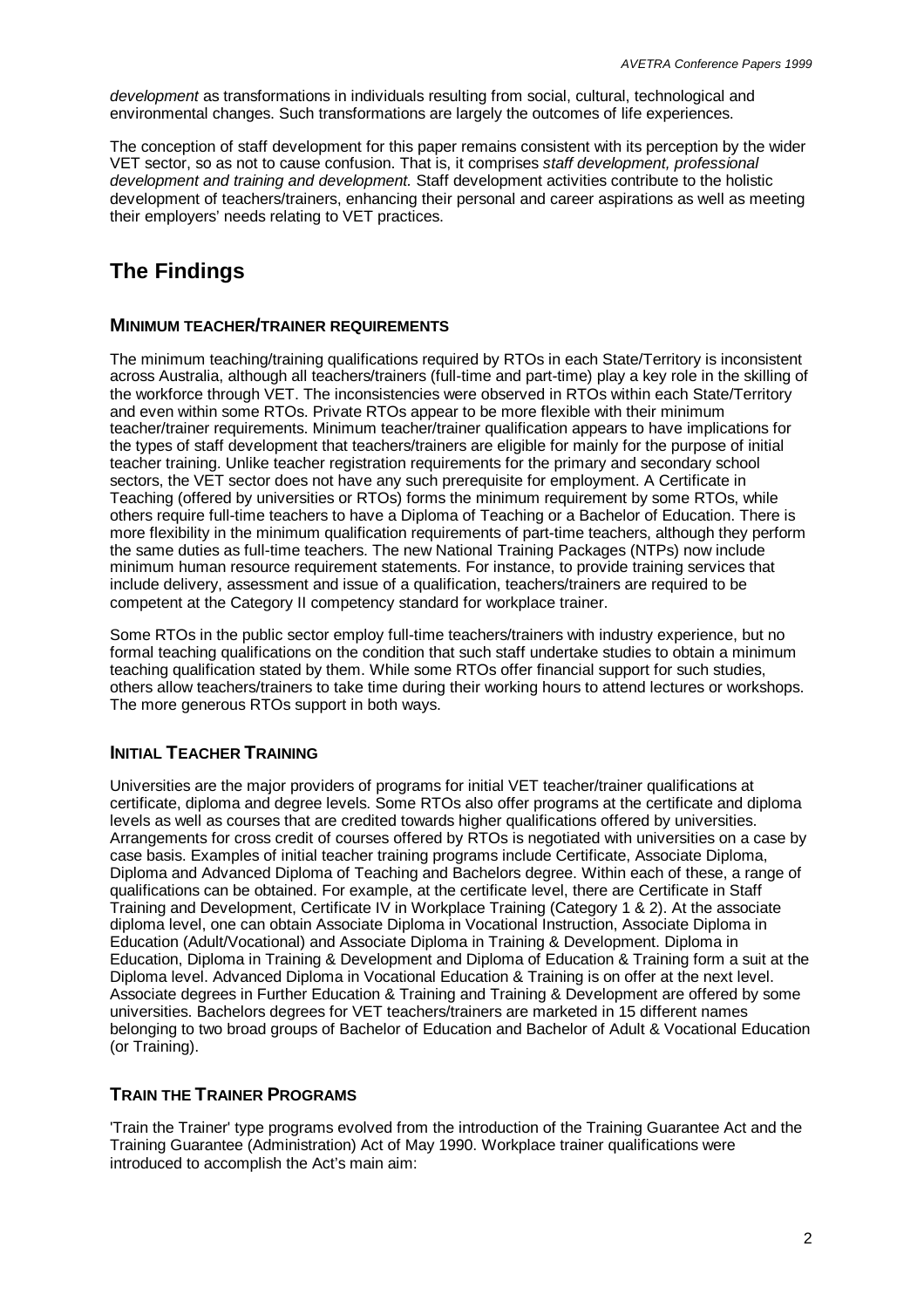. . . to increase, and improve the quality of, the employment related skills of the Australian workforce so that it works more productively, flexibly and safely, thereby increasing the efficiency and international competitiveness of Australian industry (Training Guarantee (Administration Act 1990, p.1).

Many RTOs recognise a 'Train the Trainer' qualification as the minimum teaching/training qualification of delivery staff. 'Train the Trainer' type programs are currently being offered primarily by RTOs, but more recently some universities have also added these to their list of programs. Examples of 'Train the Trainer' type activities on the national register include:

- $\triangleright$  Certificate IV in Train the Trainer
- $\triangleright$  Course in Accelerated Learning Train the Trainer
- ÿ Course in Seafood Industry Workplace Instructional Skills (Train the Trainer)
- $\triangleright$  Course in Train the Trainer (Category 1 comprehensive)
- $\triangleright$  Course in Train the Trainer (Category 1 off the job)
- $\triangleright$  Course in Train the Trainer (Category 1)
- $\triangleright$  Course in Train the Trainer Workplace Trainer (Category 2)
- $\triangleright$  Course in Train the Trainer Child Care
- Course in Train the Trainer

The accreditation period for most of the current courses on the national register will expire by December 1999 and they will be superseded by the Certificate IV in Assessment and Workplace Training. Certificate IV in Assessment and Workplace Training complies with revised competency standards to match those stipulated in the new NTP.

The duration of 'Train the Trainer' programs ranges from one day sessions to some that extend over two weeks. Individuals who are not employed by any RTO, but intend to teach/train are the major enrollees pursuer the Train the Trainer qualification to enable them to meet the minimum criteria for a teaching/training position.

#### **ON-GOING STAFF DEVELOPMENT**

Activities for on-going staff development are numerous and on offer at regular intervals, timetabled or made available on a needs basis. Universities as well as RTOs are the major providers. Current ongoing staff development activities have been grouped into three categories: those that support professional teaching practices (many leading to a formal qualification); activities that relate to reforms in VET; and activities that support systemic operations.

#### **ACTIVITIES THAT SUPPORT TEACHING PRACTICES**

Learning activities that support professional teaching practices fall predominantly within the domain of universities. More recently universities have developed customised programs for VET teachers/trainers for example programs in the Bachelor of Vocational Education and Training; Graduate Diploma of Vocational Education and Training; Graduate Certificate in Tertiary and Adult Education; Graduate Diploma in Education (Tertiary and Adult Education); and Master of Education for Teachers - Tertiary and Adult Education. Teachers/trainers have access to programs leading to qualifications at the associate diploma, advanced diploma, bachelors degree, graduate certificate, graduate diploma, postgraduate certificate, postgraduate diploma, masters and doctorate degree levels. Modules/units within the higher degrees are tiered so as to allow several exit points, thus offering a range of articulation possibilities.

Some RTOs also offer courses that support teaching practices. Among the range of courses, the more structured ones lead to formal qualifications such as the Graduate Certificate in Advanced Professional Practice and Graduate Certificate in Training (offered by the Canberra Institute of TAFE). Workshop sessions where teachers gain new knowledge and skills, have potential for credit towards courses that contribute to a teaching qualification. In addition, action learning and work-based learning projects such as those under Framing the Future and LearnScope provide opportunities for teachers/trainers to enhance their teaching practices.

Industry experience serves another avenue for VET teachers/trainers to enhance their teaching mainly through updating of skills and knowledge about current industry practices and new technologies. While some RTOs coordinate and manage industry experience opportunities for their teachers/trainers, others let individual staff organise their own.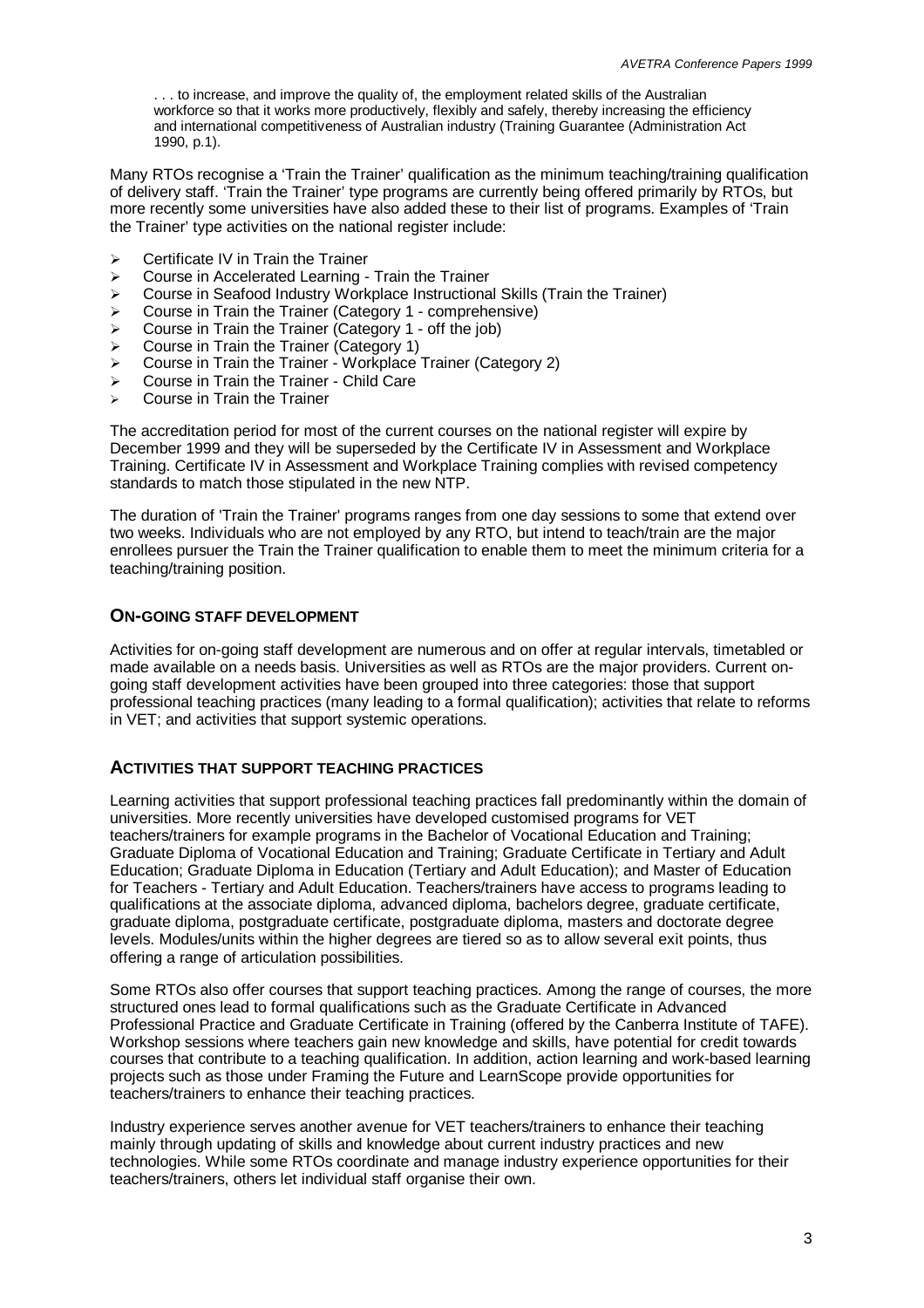Industry Training Advisory Boards and professional bodies/associations also play a significant role in organising activities that form part of on-going staff development for teachers/trainers. For example, the Workplace Trainers and Assessors Body has provided staff development workshops and information sessions around Australia. They have assisted VET staff in many States to establish networks that meet on a regular basis to share information and discuss relevant issues. Teachers/Trainers who belong to formal or informal networks have opportunities to add to their professional expertise through exchange of ideas and views with members of such networks. In recent times, the availability of technology such as the internet has extended their interaction with national and international members of the various networks.

#### **ACTIVITIES RELATING TO REFORMS IN VET**

Staff development activities initiated in response to national reforms in the VET sector are largely managed and coordinated by ANTA or its subsidiary bodies or contractors. Activities such as workshops, information sessions, action learning projects and work-based projects are organised across the nation. Staff development activities relating to reforms in VET appears largely to be the responsibility of the RTOs with some support from national bodies such as ANTA and Department of Employment Education Training and Youth Affairs.

#### **ACTIVITIES TO SUPPORT SYSTEMIC OPERATIONS**

Staff in the VET sector work in an environment of constant changes in policy and practice. While some of these changes affect all staff at systemic levels, others impact only on the functions of teachers/trainers. On-going staff development in this category are mainly designed and facilitated locally by individual RTOs or teams of staff from more than one RTO. Certain specialised workshops (eg. use of new technology or softwares) are sometimes out-sourced to business service providers. There are three broad categories of activities that support VET teachers/trainers in their performance in systemic/operational activities of their institute: activities that facilitate administrative functions; those that facilitate operational functions and those that enhance personal development. Activities to support systemic and operational functions are usually delivered as workshops lasting only a few hours. Certain workshop sessions are mandatory for all staff and are scheduled at regular intervals, while others are optional and organised on demand. Training sessions and workshops for personal development, for example interview techniques, stress management, time management, skill development plans and preparing for retirement are optional. The provision of funding for staff development activities to support systemic operations is largely the responsibility of the RTOs.

#### **FUNDING SOURCES FOR STAFF DEVELOPMENT**

Teachers/trainers in the VET sector have various avenues to access funding for their development. Those employed by the public sector have wider access in comparison to teachers/trainers working in the private sector. Teachers/trainers employed by the private sector are expected to take most responsibility for their on-going development, as very limited or no support is provided. However, they are eligible for partial funding from ANTA through the competitive tendering process to undertake action learning or work-based projects within Framing the Future and LearnScope.

In Queensland, under the Enterprise Bargaining Agreement, teachers/trainers in the publicly funded RTOs are entitled to funds equivalent to 2% of their annual salary for purposes of staff development each year. The management of this allocation varies among RTOs. While some allow individual staff to decide on the nature of staff development activities they undertake, eg. to pursue formal study programs, attend conferences/seminars or undertake informal activities for their development. However other RTOs have set guidelines linking to their strategic and operational plans at the systemic and faculty or department levels.

In some States (eg. Queensland and ACT) public RTOs also offer study awards to partially support studies undertaken by individual staff. The funding for such awards is provided from an allocation of State based funds. Applications are based on set criteria such as:

- $\geq$  The need within the institute for the qualification pursued.
- Evidence of previous study undertaken by the applicant in his/her own time.
- $\triangleright$  Evidence of previous continued interest in the area of proposed study.
- Evidence of commitment and initiative by the applicant.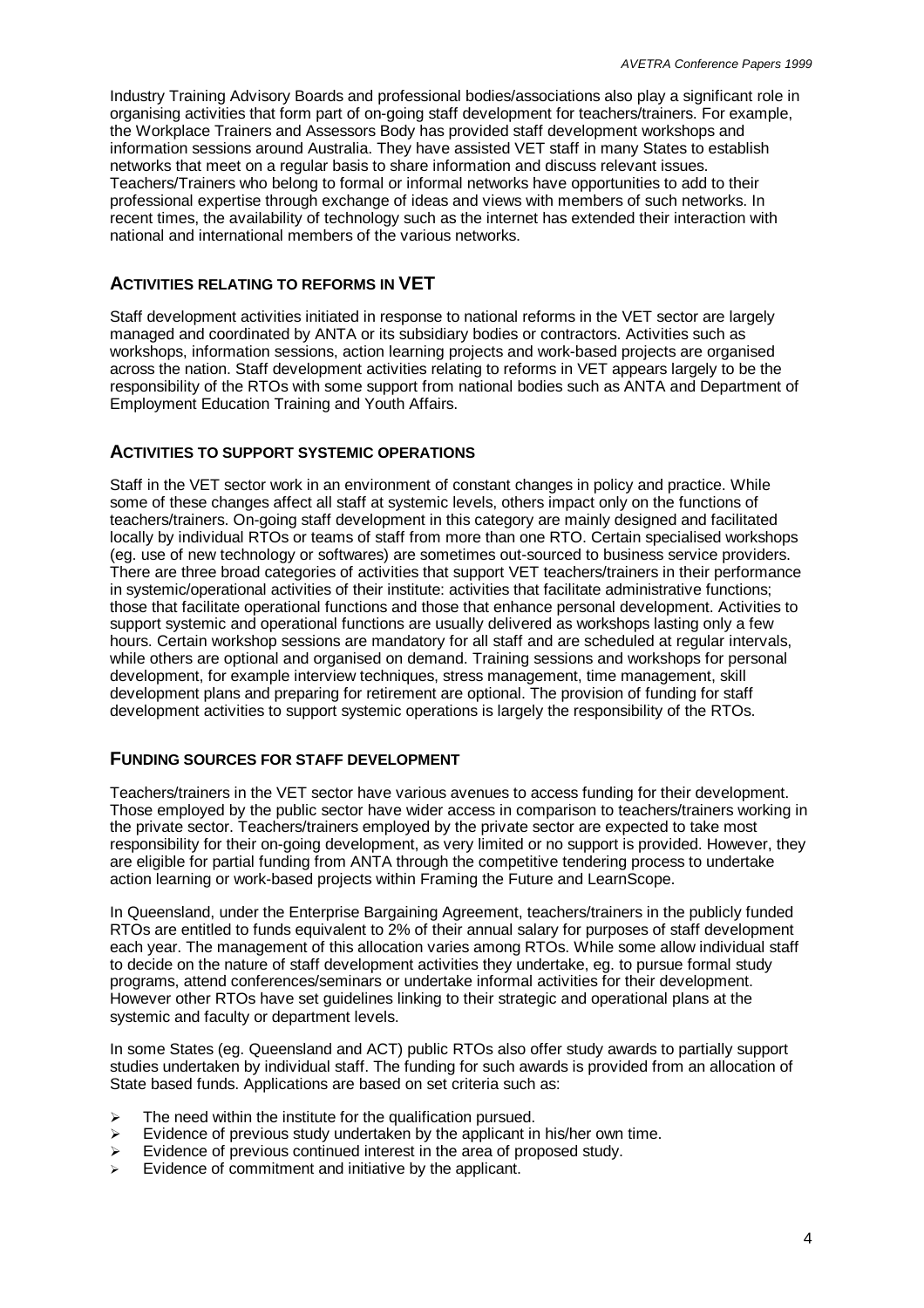In New South Wales full support for initial teacher training at the Bachelor degree level is only offered to full-time teachers who do not meet the minimum requirement, but who have relevant industry experience. Assistance is also made available to full-time teachers/trainers undertaking postgraduate studies.

Throughout Australia, all full-time teachers/trainers in the publicly funded RTOs are eligible for staff development programs facilitated by their employers. While some RTOs are generous in supporting staff development activities for part-time teachers/trainers, others offer such support only to selected individuals, depending on the demand to meet certain organisational goals. The less generous RTOs expect part-time teachers/trainers to take full responsibility for their development. Private RTOs expect this of both full-time and part-time teachers/trainers.

VET staff who are permanent public servants can also access staff development from their respective Office of Public Service in two States. For example, in Queensland the Study And Research Assistance Scheme (SARAS) supports professional development of public servants through financial assistance and leave arrangements. This form of assistance is not available for initial teaching qualifications, but for on-going staff development that is of benefit to the Public Service as well as the individual staff member. The Northern Territory has similar arrangements through the Office of Commissioner of Public Employment.

In Western Australia the Department of Training - Professional Development Unit manages an extensive staff development program for their department while the State Professional Development Support Program (PDSP) focuses on work-based staff development activities which are accessible to both private and public RTO's.

Funding for staff development in the Northern Territory is contained within the resource allocations for the public provider. Each RTO is responsible for their own staff development. NTETA subsidises conferences for VET practitioners, which are open to all VET teachers/trainers Territory.

In Tasmania the Department of Premier and Cabinet has a unit that provides staff development for government employees. Participation in any course or training program provided by the department is managed by the RTO for which the participant works.

The primary source of staff development funds in Victoria, lies with the individual RTO. Each has their own sets of policies, procedures and management practices. The Office of Training and Further Education (OTFE) has a Staff Development Policy and Priorities Framework for the State Training Services (currently 1997-1999) which sets out the terms of its staff development initiatives. These projects are determined by a State Training Service Staff Development Advisory Body consisting of representatives from key stakeholders. OTFE provides project-based staff development funds to selected RTOs on a competitive merit-based basis with focus on targeted priority areas. Their arrangements are similar to ANTA's Framing the Future and LearnScope projects.

The Australian National Training Authority provides partial funding for staff development relating to reforms. For instance, up to 50% of funds (to the sum of about \$15,000) for staff developments under the Framing the Future and LearnScope projects are offered by ANTA while the RTOs are expected to meet the remaining costs in kind. Application for such funding is through a competitive tendering process. Professional development under the LearnScope projects for example focus on action learning and flexible delivery. Within these projects there is much emphasis on the implementation of the National Training Packages and knowledge of the VET system.

Teachers/trainers who are not able to access funds through their RTOs or other sources, have to meet the costs of activities for their own development. Among them, some do not meet the RTOs criteria for funding applications, others pursue fields of study that are considered to be of no immediate relevance or benefit to their employer. Some others undertake study programs to enter completely new areas of practice which is not supported by the RTOs. This applies mainly to those who plan to change their area of expertise.

An overview of current staff development arrangements is summarised in Figure 2.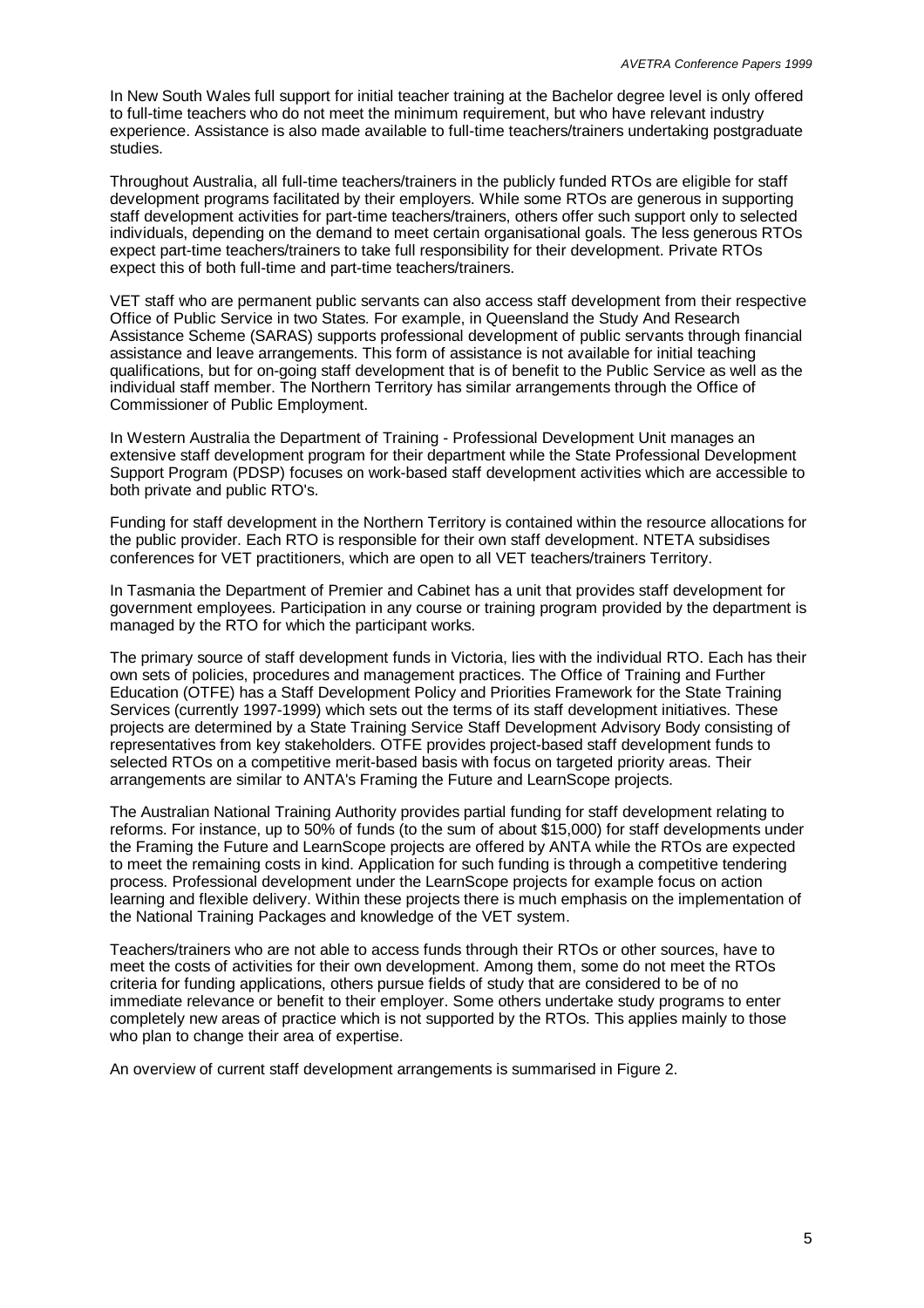

**FIGURE 2 CURRENT STAFF DEVELOPMENT ARRANGEMENTS FOR VET TEACHERS/TRAINERS**

- Most activities lead to a formal qualification
- Some activities contribute to courses towards a formal qualification  $\blacktriangleright$
- Activities solely for systemic operations

## **Discussion**

Data collected have revealed many inconsistencies both across the States/Territories and within some States with regard to the provision of staff development for VET teachers/trainers. In the public sector there is provision for staff development opportunities for teachers/trainers by individual RTOs. However, within the private sector, staff development is seen to be largely the responsibility of the individual teachers/trainers.

This project identified inconsistencies in the minimum qualification requirements for teachers and trainers within the VET system. With the introduction of National Training Packages the emphasis has been on the minimum human resource requirement for delivery and assessment, which in most instances is a Category IV Workplace Trainer competency. There has been very little discussion to date with regard to teacher competencies. Inconsistencies are likely to have implications on the quality of outcomes from the delivery of VET products and services. Recent work in Queensland has indicated the significance of the impact of quality of delivery on completion rates for apprentices and trainees. Low completion rates was attributed to variations in quality of delivery (Smith, 1998).

Staff development to maintain the currency of vocational knowledge can be said to have implications for the quality of teaching/training in VET. A large survey (> 500) of full time and part-time teachers at the Sydney Institute of Technology showed that maintaining knowledge and technical currency was not a major priority for most VET teachers (Holland & Holland, 1998). The survey showed those who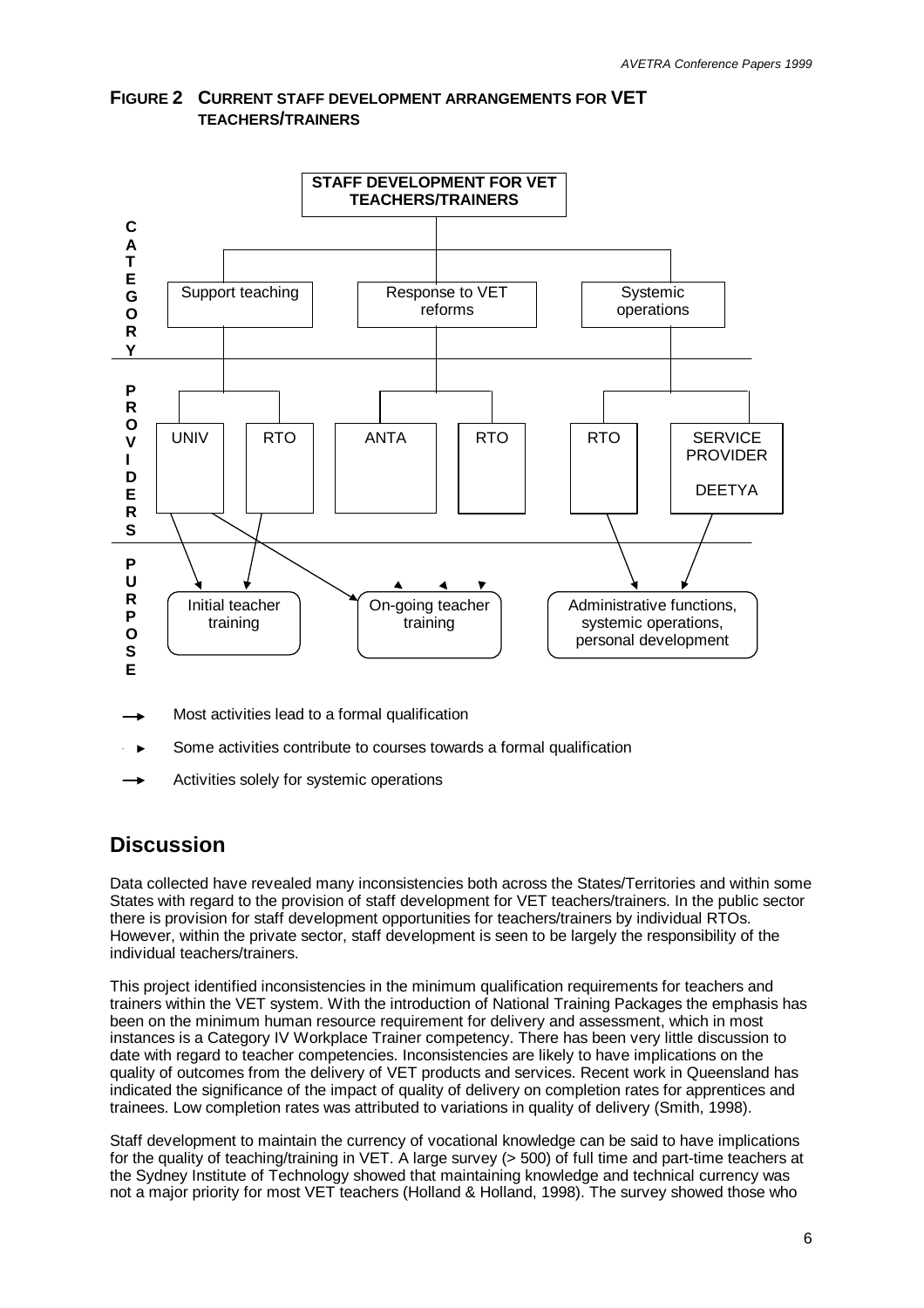had been teaching for a long time were more complacent about maintaining their currency of vocational knowledge than those with limited experience or employed on a part-time basis. Holland & Holland's (1998) case study raises issues concerning the wider VET sector. The demand to update skills and knowledge currency is perhaps higher for VET teachers/trainers, in comparison to teachers in other sectors, largely because of rapid changes in industry and their role in ensuring that learners (students) are competent and ready for employment. Teachers/trainers also have a vital role in contributing to skilling a workforce that is globally competitive. Limited funding for staff development in public RTOs is attributed to be a major reason why teachers/trainers are not able to maintain currency of their knowledge and technical currency (Holland & Holland 1998). Their comments reflect an expectation that public RTOs will continue to provide funds for all staff development. This situation seems to be exasperated by expectations from teachers/trainers, industry and unions (eg. Relating to enterprise bargaining for Queensland teachers/trainers). Recent employment trends in the public sector such as casualisation and contractual agreements have allowed RTOs to relinquish several staff development responsibilities to individual employees.

### **Conclusions**

The implementation of current and future Training Reforms within Australia will continue to have a major impact on the role of teachers/ trainers in the VET sector. Currently most of the staff development across Australia is *ad hoc*, and there is a need for consistent emphasis to be placed on targeted programs that will assist all teachers/trainers to maintain their technical competence as well as their professional teaching/training competencies. At present there are no agreed professional standards to guide the staff development process of both public and private RTOs across Australia.

All teachers/trainers need to be fully conversant with developments in VET, and the planning and resource requirements to support quality programs in their RTOs. Without any nationally funded programs there would be very little opportunity for teachers/trainers to update their knowledge and skills. Generally, evaluations revealed that early staff development initiatives focused on awareness raising and skill development and were too generic (Simons 1997; Holland & Holland 1998). Evaluations have also shown the potential of action learning approaches to have greater impact on organisational change and participant development (Kelleher & Murray 1996). Issues with this approach still remain, however (Boydell & Leary 1996, Perkins 1997).

More recent literature has argued for the development of new models that offer a reconceptualisation of the nature of staff development. Hill and Sims (1997) argue that staff development needs to embrace the development of teachers/trainers at the professional, personal and general levels thus providing educative experiences which are not restricted to specific current or future roles. Moreover, they should cater for the reality that the nature of work is in a state of considerable change. Development needs to promote the ability of individuals to grow and change in order that they be able to meet these changing demands. Staff development should form a key element linked to quality assurance statements for VET.

## **Acknowledgment**

The authors acknowledge financial assistance provided by the National Research and Evaluation Centre's Coordination Branch for the project examining the role of staff development for teachers and trainers in the VET sector. Contributions by Assoc. Prof. Roger Harris, Ms Michele Simons and Dr David Snewin of the University of South Australia; Assoc. Prof. Doug Hill and Dr Erica Smith of Charles Sturt University, NSW, who are members of the research team for the project, is acknowledged. Thanks to all individuals who provided information relating to the project.

### **REFERENCES**

Boydell, T and Leary, M 1996, *Identifying training needs*. Institute of Personnel and Development, London. Hill, D and Sims, M 1997, 'Professional development of educators: forms and issues'. SCORE 4(3). Holland, T and Holland, L 1998, *Maintaining the currency of vocational knowledge: an institutional case study*,

Proceedings of the 6th Annual International Conference on Post-compulsory Education and Training, 3, Griffith University, Brisbane.